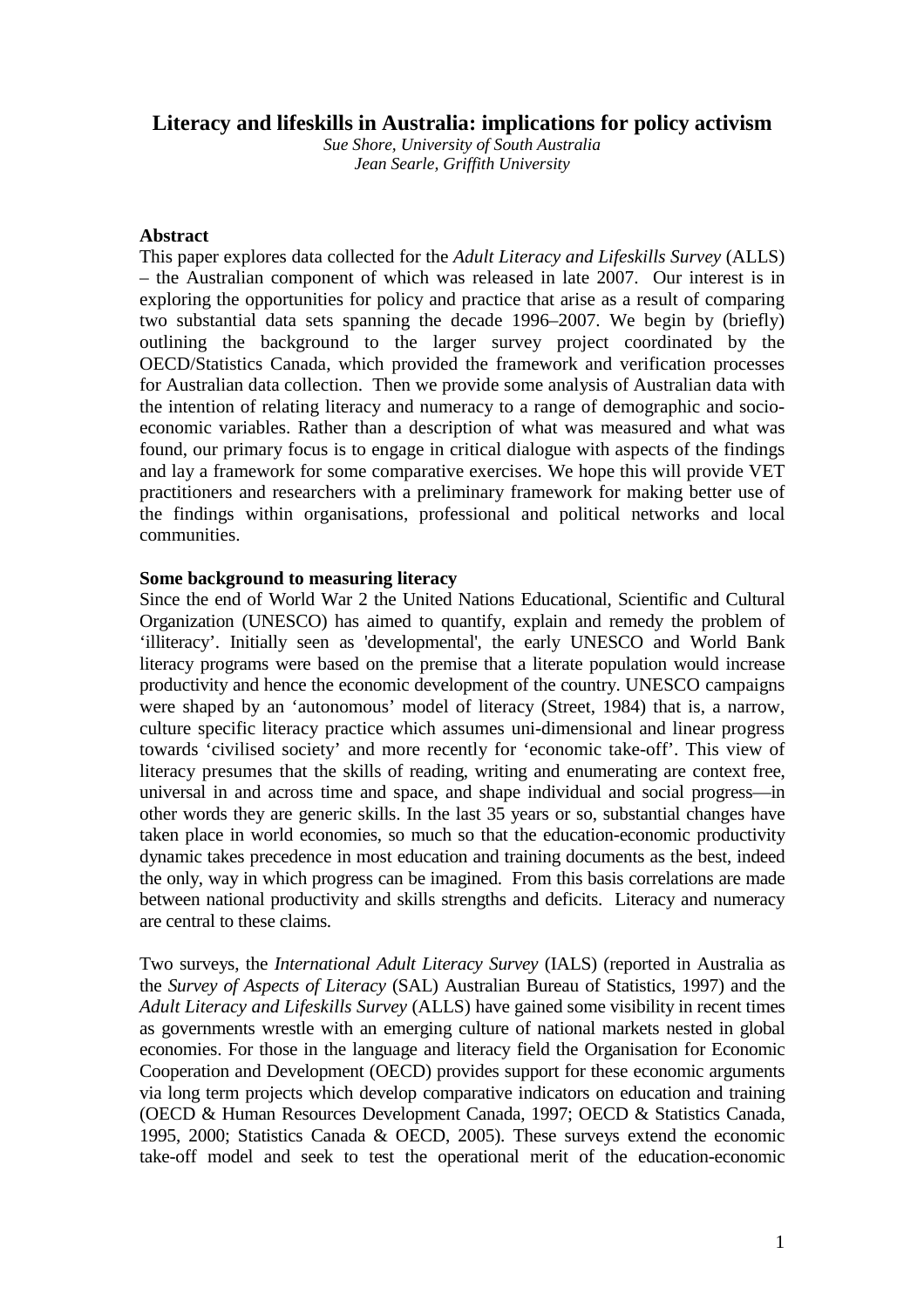productivity equation by developing measures of population proficiency on a number of dimensions over decades.

In this paper we undertake a preliminary analysis of the findings of two large-scale surveys of literacy, numeracy and ICT skills across a number of countries. Given the recent release and 'in process' stages of analysis of Australian results, we use this paper as an opportunity to ask probing questions about what we can know of Australian literacy practices based on the comparative indicators approach, what the analyses might tell us about contemporary Australian practices, and what we need to know as researchers and policy makers if we are to engage in an informed way with the results.

# **Associated literature**

Australia now has data from two major surveys designed to improve empirical knowledge of the extent and levels of Australian *adult* literacy and numeracy proficiency. Countries participating in the first round (IALS) provided population profiles of literacy skill, the definition of which was premised on '[t]he ability to understand and employ printed information in daily activities, at home, at work, and in the community – to achieve one's goals, and to develop one's knowledge and potential' (OECD & Statistics Canada 2000 p.x). These were assessed under the three dimensions of prose, document and quantitative literacy. The more recent survey (ALLS) added problem solving and ICT skills and a revised understanding of quantitative literacy, renamed as numeracy. A number of international reports have also included specific analysis of health literacy - the ability of individuals to access and use health information, make appropriate health decisions and maintain basic health (see Shohet 2002 for discussion).

In Australia, these surveys, coordinated by the Australian Bureau of Statistics, involved first round data collection (IALS) in 1996 and a second round (ALLS) in 2006. The surveys involved extensive national and international coordination between governments and statistical agencies. They required complex verification processes and substantial training of ABS staff and integration with household surveys and census collections. The 1996 collection involved 10, 700 people with 9,302 responding (87%) (ABS (McLennan) 1997, p.viii). Following similar processes used in the previous survey, the 2006 collection was drawn from a random sample of 8988 private dwellings throughout non-remote areas of Australia. In addition to task booklets being distributed, a personal interview was conducted with one person between 15 to 74 years from each household selected. This interview provided demographic, linguistic and educational information, as well as data on workforce participation, social capital and well-being, income and access to and use of information technology. Anecdotal evidence from New Zealand and Australia indicate that participants might take anywhere up to 2-3 hours to complete the task booklet depending on skill level and number of tasks attempted.

As with IALS, the focus in ALLS is not on what each individual respondent scores. Rather the purpose of the exercise is to extrapolate to 'population proficiency'. Collection of data, collation of results and extrapolation of findings rely on a notion of generalised achievement across each of the domains (prose, document, and quantitative literacy/numeracy, and problem solving and ICT skills), with each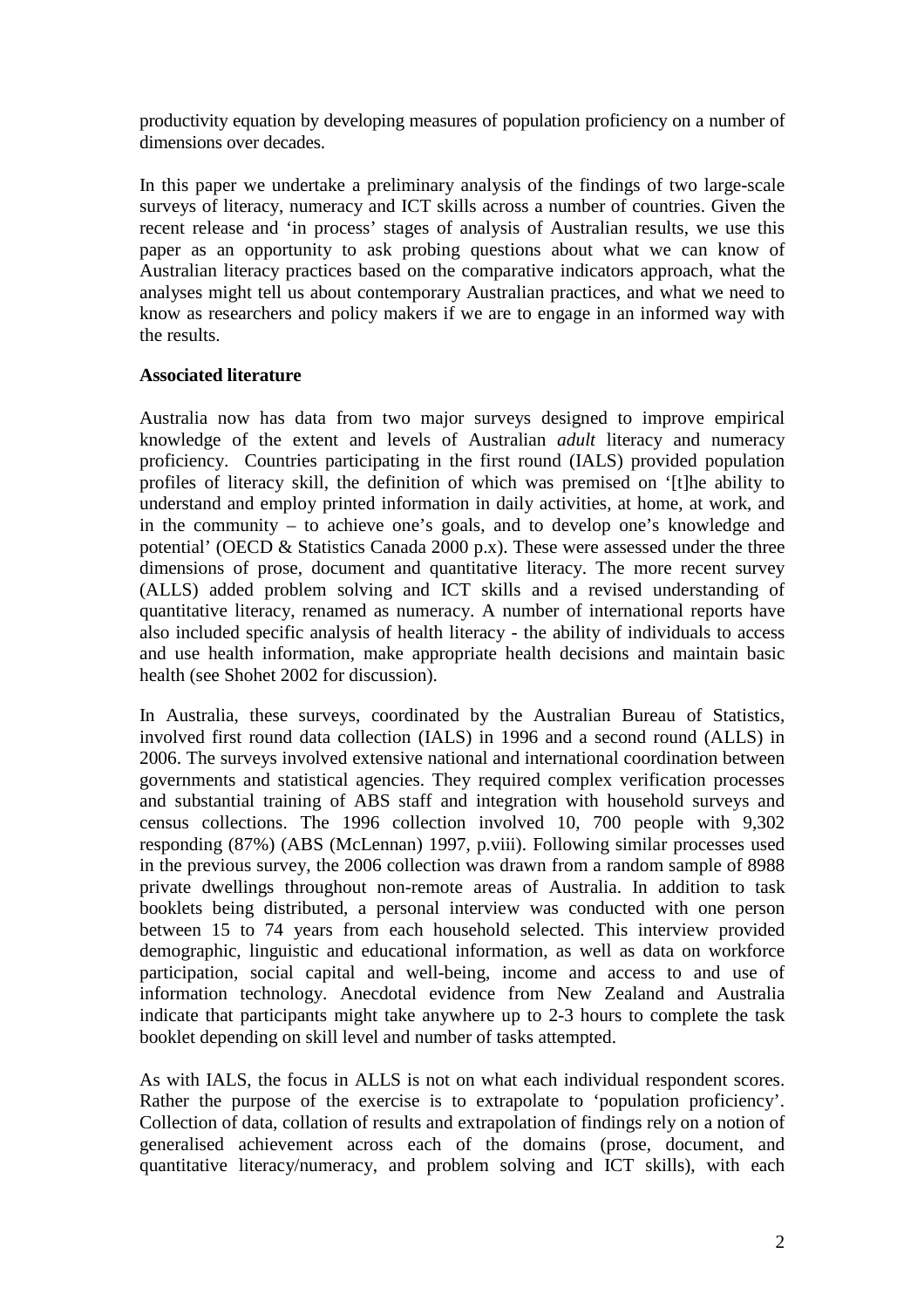domain assessed on a 0-500 point scale divided as 5 levels. OECD & Statistics Canada (2000 p. xi) explain that the position on the scale for each participant is determined by the extent to which respondents achieved a score of 80% or more on tasks allocated according to one of five levels within a domain. Hence respondents might achieve a score of 1-5, with level 1 being the lowest level of achievement in a domain. The most recent analysis of Canadian results offers this more everyday explanation:

The relationship between task difficulty and individual proficiency is much like the high jump event in track and field, in which an athlete tries to jump over a bar that is placed at increasing heights. Each high jumper has a height at which he or she is proficient – that is, the jumper can clear the bar at that height with a high probability of success, and can clear the bar at lower heights almost every time. When the bar is higher than the athlete's level of proficiency, however, it is expected that the athlete will be unable to clear the bar consistently. (Statistics Canada & OECD 2005 p. 279)

In simple terms, Level 1 and 2 scores indicate that respondents are not able to cope with everyday tasks, although this is more pronounced in most situations for Level 1 respondents. Level 2 respondents are able to deal with simple and familiar material, although they have difficulty with new tasks. Difficulties experienced by Level 2 respondents are likely to be less obvious than those encountered by people with Level 1 proficiency. Level 3 proficiency in each of the domains is considered to be the minimum required to cope with work demands and life in 'knowledge' or 'information' societies. Level 4 and 5 respondents are able to respond to many demands for higher order information, novel tasks and new calculations. Because of changes made to the nature of tasks in each of IALS and ALLS, only two domains remain comparable across the 1996-2007 data: prose and document literacy.

The OECD/Statistics Canada surveys and related discussions of results portray literacy and numeracy as vital components of access and progress within employment and training. We have no argument with this, however in our view the features of survey discourse over-extend the inferences made about adult literacy and numeracy capacity: on the macro scale benchmarking population statistics and national productivity and locally, aligning literacy and numeracy proficiency with re-skilling and employment implications. These inferences seem to revert to long critiqued views of literacy and numeracy as stand alone skills downloaded at the beginning of education and training, notwithstanding contemporary modifications such as workplace retraining, refresher courses and bridging programs for those with 'rudimentary' skills. Such approaches reinforce uni-dimensional economic take-off models extensively critiqued elsewhere, yet governments, commercial, military and business interests all see these as particularly powerful discourses.

In contrast to these literacy discourses, other researchers (Street, 2005; Searle 1996; Shore, forthcoming) argue that literacy is socially situated, culturally constituted and actively mediated by the local everyday demands of work and life. Like it or not, uses of literacy and numeracy cannot be generalised across cultures, nor taught as isolated technical skills (even though they can be taught as distinctive routines or procedures). Meanings depend upon the social context in which they are embedded. Nevertheless, the socially situated, locally mediated, messy literacy and numeracy practices of everyday life are somewhat at odds with the structured tidy discourses of survey analysis and commentary. In the following sections we present a summary of seven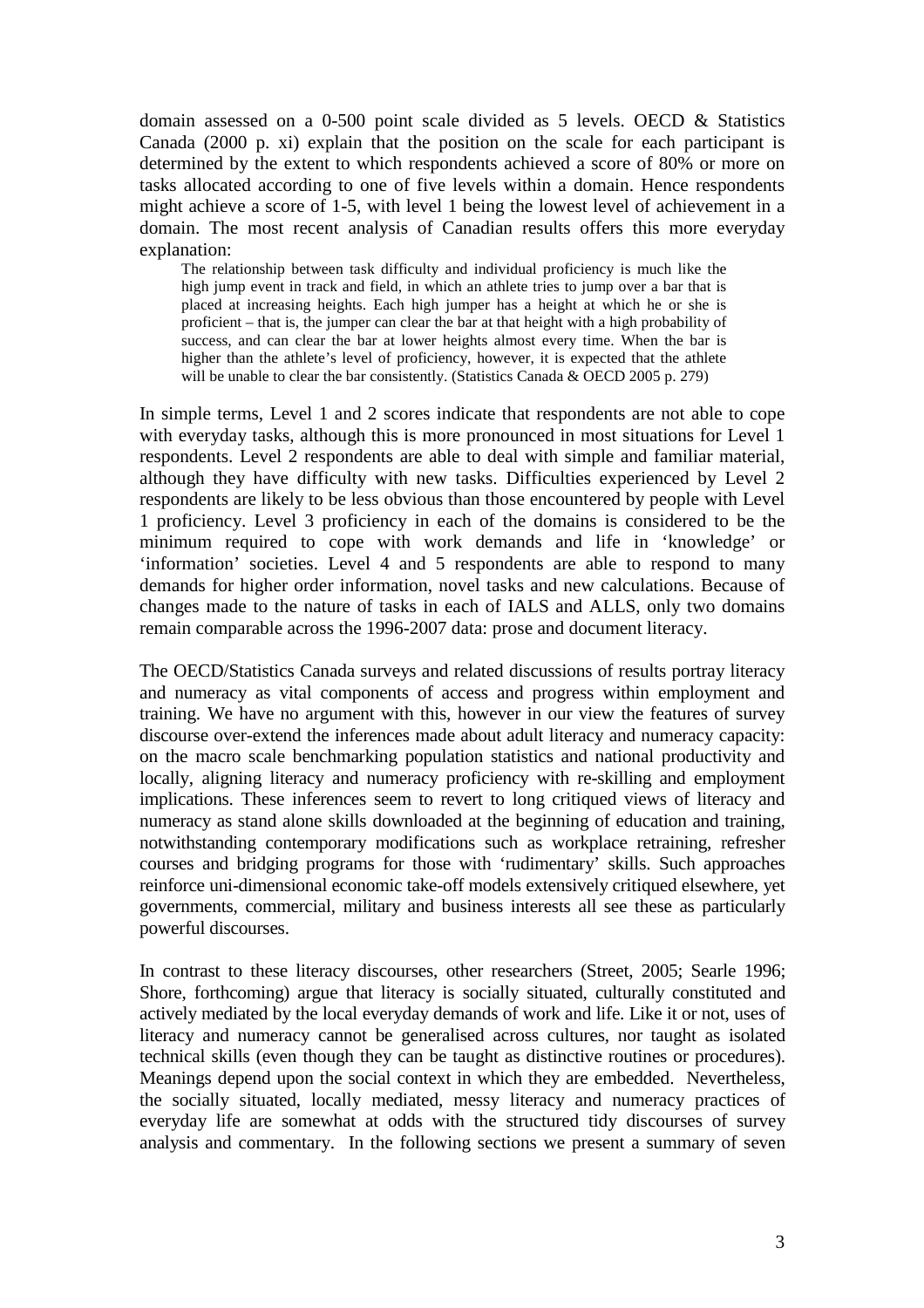approaches to extracting and comparing survey findings and then discuss the implications for how researchers and policy makers might make use of the data.

#### **Ways to explore ALLS data**

The following summaries are drawn from ALLS Summary Results (ABS 2007).<sup>1</sup>

# *Comparing performance across a decade of data: 1996-2007*

The ALLS was designed to identify and measure literacy that can be linked to the social and economic characteristics of people both across and within countries. Some tasks within the prose and document domains were retained from the 1996 survey and hence provide direct comparisons across the decade. A comparison of the SAL (ABS, 1996) and ALLS (ABS, 2006) data indicates a small but statistically significant decrease in the proportion of people at Level 1 for both prose (from 20% in 1996 to 17% in 2006) and document literacy (from 20% in 1996 to 17% in 2006). The proportion of people at Level 2 for document literacy remained stable, while there was a statistically significant increase from 28% to 30% of the population at Level 2 on the prose dimension. The proportion of the population at Level 3 on the prose scale increased significantly from 35% to 37%, with no change for document literacy (36%). Similarly, the proportion of the population at Levels 4 and 5 on both the prose and document scales did not vary significantly. Further, there were significant changes across the older population, with fewer people over the age of 50 attaining Level 1, more people aged 40-44 years attaining Level 2 and more people aged 55-64 attaining Level 3.

In Australia, ALLS was conducted in English. Compared with 1996, however, of those Non English Speaking Background people who migrated to Australia in the five years prior to the survey, there was a statistically significant increase in the proportion of people attaining Level 3 or above on both prose (22% to 38% compared with 54% of the general population) and document (32% to 50% compared with 53% of the general population) scales.

#### *Comparisons by educational status*

 $\overline{a}$ 

There was a strong association between educational attainment and achieved literacy levels. For both the prose and document scales, 64% of people with a qualification achieved Level 3 or above, compared with 35% who had no qualification. On the numeracy scale 58% of people with a qualification gained Level 3 or above, compared with 35% with no qualification. Further, achievement on the literacy scales correlated with the number of years in formal education. Those people with 21 or more years of formal study had the highest proportion of scores at Levels 4/5, while those with 10 or fewer years of formal education had the highest proportion of scores in Level 1. In relation to adult learning, the data indicate that if a person participated in either formal or non-formal learning in the 12 months prior to the survey, they were more likely to achieve Level 3 or above for prose and document literacy and numeracy scales. For prose and document scales 58% of people who had participated in learning achieved Level 3 or above, 52% on the numeracy scale, as opposed to 19% prose, 18% document and 14% numeracy of those who had not engaged in learning.

<sup>&</sup>lt;sup>1</sup> These data were drawn directly from ABS (2007). Given the statistical nature of the data we have been careful not to divert too far from the original.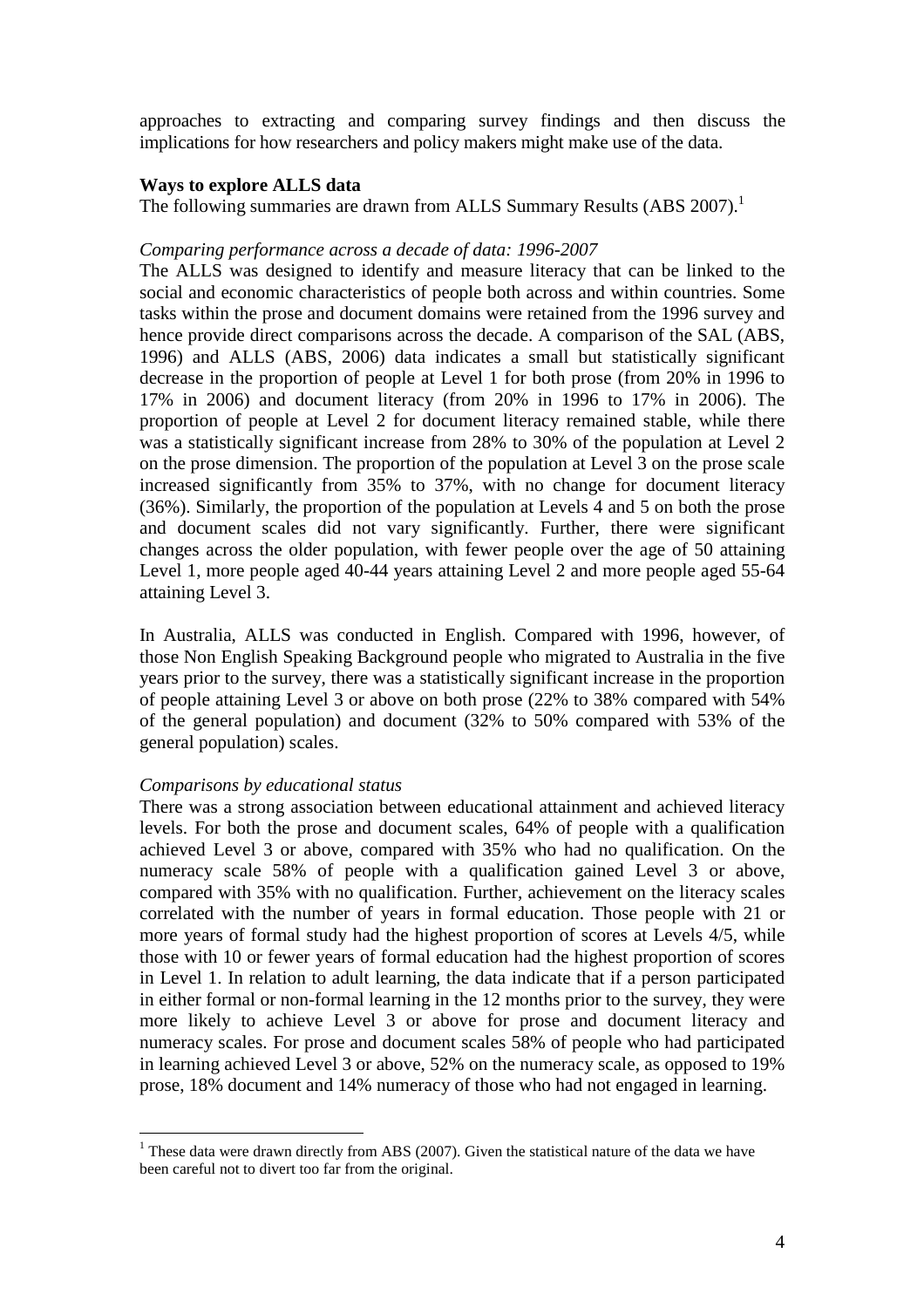#### *Labour force status*

Across all scales, those employed had the highest proportion with scores of Level 3 or above (prose 60%, document 61%, numeracy 56%, problem-solving 36% and health literacy 47%). Those not in the labour force had the highest proportion assessed at Level 1 or 2 for the prose (63%) and document (67%) scales, and 73% for numeracy Levels 1 and 2. For health literacy and problem solving, those not in the labour force or unemployed had the highest proportion assessed at Level 1 or 2 (75% health, 84% problem solving). Of the population who are in employment, there was little change on prose and document literacy scores from 1996 with the exception of 25-34 years olds who declined in numbers achieving Levels 4/5. Unsurprisingly, 68% of people who read letters, memos or emails at least once a week attained scores of Level 4 or above on the document scale. Similarly, 60% of people who regularly use numbers at least once a week, paying bills, working with spreadsheets or budgets, achieved Level 3 or above on the numeracy scale. There also appeared to be a correlation between personal gross weekly income and level of achievement. The higher the income, the higher the literacy score. A similar result was recorded in relation to use of the internet for online shopping, banking, email and so on.

## *Using a comparative approach: age*

When comparing literacy levels with the age of the population, in general, literacy levels decrease with age. However, significantly, people in the 15-19 years age group had lower literacy levels than the 20-24 year age group. Of the 15-19 year age group, 52% attained skills scores lower than Level 3 on the prose scale, 47% on the document scale and 57% on the numeracy scale, compared with 37% of 20-24 year olds for both prose and document literacy and 45% for numeracy.

## *Using a comparative approach: gender*

In relation to gender, a higher proportion of women attained literacy scores of Level 3 or above on the prose (56%) and health (41%) literacy scales compared with men (52% and 40% respectively). However, there was a higher proportion of males attaining scores of Level 3 or above on document (55%) and numeracy (53%) scales, compared with 51% and 42% for women. Results were the same for problem solving with 30% of both males and females attaining Level 3 or above.

## *Comparisons by State/Territory*

The Australian Capital Territory ranked highest on all scales in the proportion of the population who scored Level 3 or above, followed by Western Australia and South Australia (see Table 1).

| <b>State</b><br>$\alpha$ | Prose | Document | Numeracy | Problem |
|--------------------------|-------|----------|----------|---------|
| Territory                |       |          |          | solving |
| <b>New</b><br>South      | 53.9  | 53.4     | 47.5     | 29.7    |
| Wales                    |       |          |          |         |
| Victoria                 | 51.2  | 50.9     | 45.6     | 29.4    |
| Queensland               | 53.5  | 53.4     | 47.8     | 29.2    |
| South Australia          | 54.9  | 54.1     | 48.8     | 30.4    |
| Western                  | 56.4  | 55.8     | 48.8     | 30.9    |
| Australia                |       |          |          |         |

**Table 1: Comparison of states & territories re percentage of the population achieving Level 3 or above in each domain**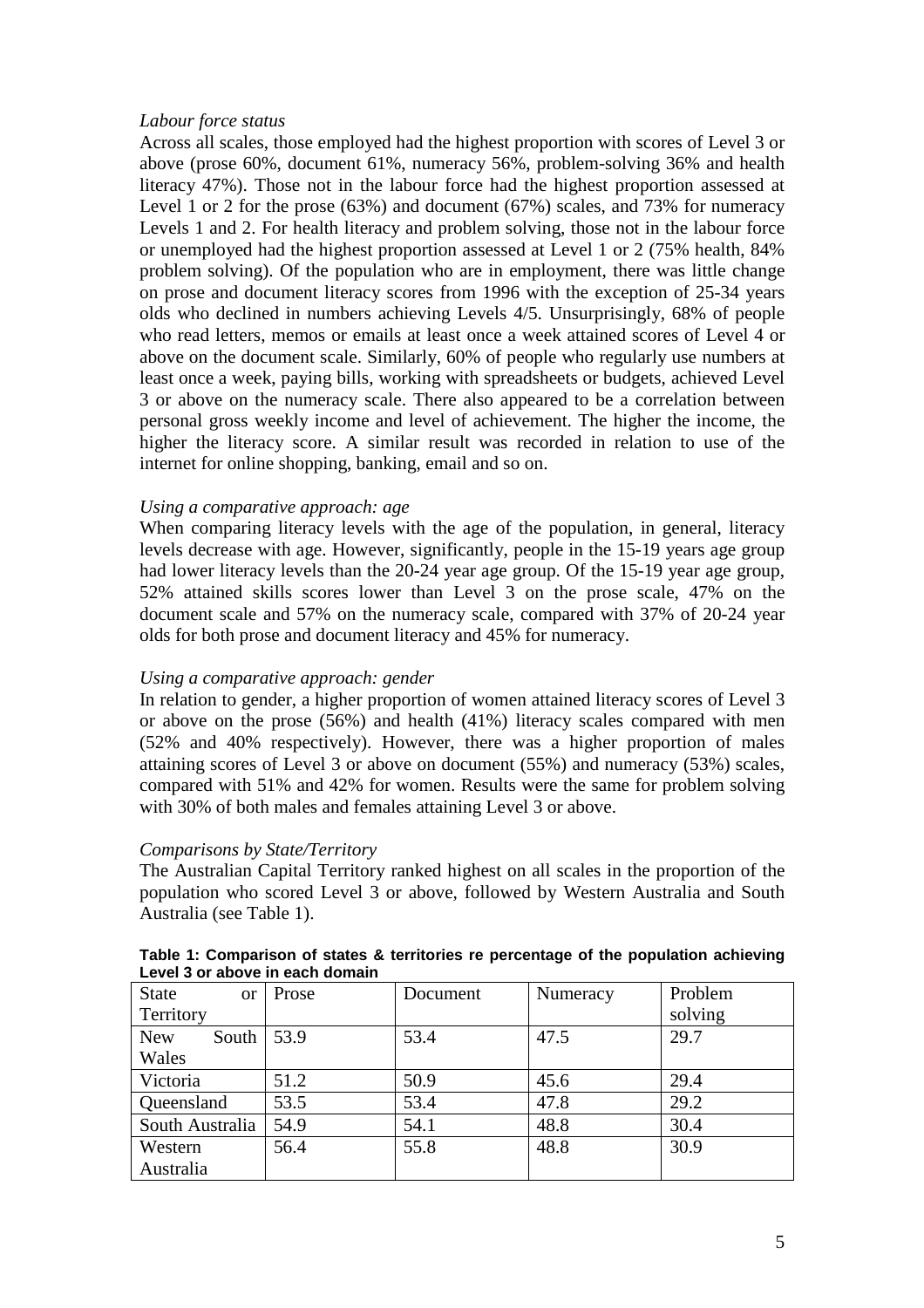| Tasmania   | ◡    | 49.3 | 43.9 | $27*$ |
|------------|------|------|------|-------|
| Northern   | 53.1 | 53.6 | 44.9 | 28*   |
| Territory  |      |      |      |       |
| <b>ACT</b> | 68   | 68   | 62.9 | 45.5  |

\* relative standard error of 25-50% use with caution (Searle & Shore: Table developed from aggregated ABS data)

Tasmania had the highest proportion of the population at Level 1 while the ACT had the lowest proportion at this level.

# **Discussion**

In view of our opening comments we suggest that the survey findings have implications for broader VET policy and programs such as the Language, Literacy and Numeracy Program (LLNP) and Workplace English Language and Literacy (WELL), state adult literacy and numeracy (ALN) programs and adult community education programs (ACE). Yet we also suggest that the survey findings need to be reviewed in light of a number of contradictions inherent in the education-economic productivity dynamic. Interrogating these contradictions is an important step in the take-up of ALLS data for policy activism. Some suggestions for ways of engaging with the findings are presented below.

- How are individual learners positioned re policy and what does this say about ways of understanding literacy as a social practice or autonomous skill?
- What kinds of programs/activities are learners expected to engage in, with what outcomes?
- What can vocational educators/researchers learn from the data and what might we do with it?
- What are the implications for other sectors e.g. health and business?

## *Individual learners*

Sfard and Prusak (2005, p.19) argue "that identities are crucial to learning… identities are likely to play a critical role in determining whether the process of learning will end with what counts as success or with what is regarded as failure". For some, compulsory schooling discourses are central in the constitution of the 'failed learner'. The experiences each learner faced throughout their early schooling had the ongoing effect of undermining self esteem and dignity, and possibly provided reasons for an unwillingness to take on further learning, particularly in adult literacy classes. These negative views are further reinforced by very uneven policies of 'mutual obligation', in which learner/worker institutional identities are portrayed in deficit terms such as 'long-term unemployed'. Yet Goldberg (2007, p.4) argues that learners might also be the children of itinerant parents, have left school early to become carers for younger siblings or elderly relatives, not have the skills to use technology at home or work, or have the bad luck to be in the wrong place at the wrong time. Many have developed social support networks but are not successful at accessing or using the literacies required for employment and training.

Variations noted in the state by state comparisons may trickle through sociodemographic variables such as the age of the population, labour force status, patterns of migration and education, to individual experiences of education and training systems. Resource rich states such as Western Australia and Queensland currently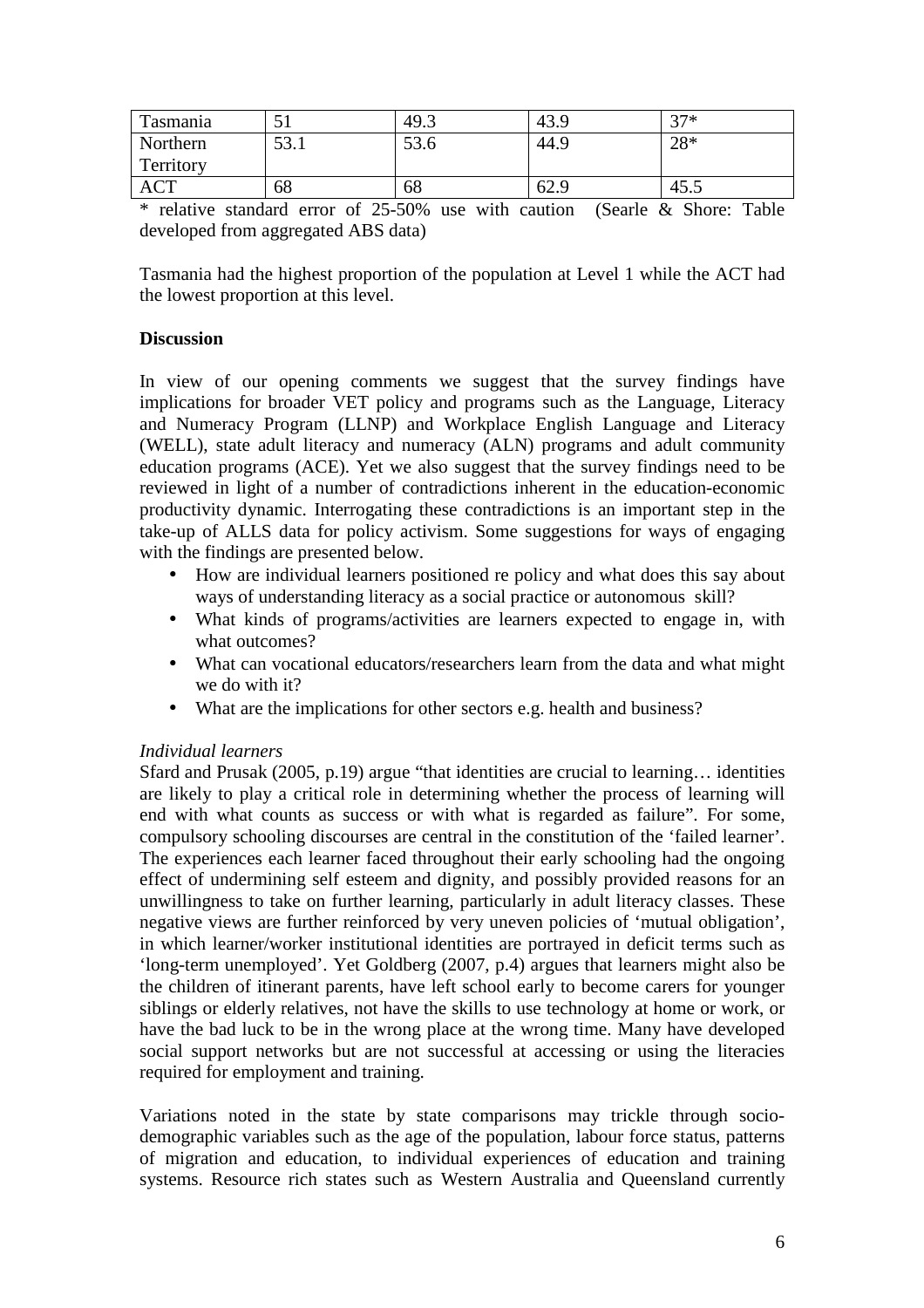have high employment levels and are also attracting internal migration from other states. There is a general view that anyone who has a qualification can gain employment. Others may be seeking unskilled employment or training on-the-job and may require literacy and/or numeracy assistance. In Tasmania, the proportion of the population in Level 1 might reflect the age profile of the state and require a program and funding response that reflects this.

Analyses of age cohorts presented earlier in this paper would apparently support the Business Council of Australia call to overhaul the education system (BCA President, Mr. Michael Chaney: BCA Media Release 27 August 2007) and recent Australian Council for Educational Research which proposes five further strategies to support the BCA's call for systemic overhaul: earlier interventions; increased customisation; strengthening the teaching profession; increased investment and improved governance. These strategies complement research undertaken by Spierings (2004) and Searle, Funnell and Behrens (2005).

## *ALN Programs & outcomes*

In Australia, Commonwealth funded programs to address these education and training challenges include the Language, Literacy & Numeracy Program (LLNP) and Workplace English Language & Literacy (WELL). Individual states may also provide funding for designated literacy & numeracy programs, or for the integration of LLN into community 'skills' programs. However, the major outcome that is required for all funded programs is greater access to employment or further training. For those individuals, unemployed and reported at Levels 1 and 2, the LLNP classes are often their first, post-compulsory school learning experiences. These classes should provide opportunities not only to improve skills in literacy and numeracy, build confidence and acquire a range of social capital previously unable to be accessed or enacted, but also to discover new learning identities. However, the outcomes based curriculum of LLNP programs is often too prescriptive to encompass the broader accumulations of social capital and reinvention of identities upon which socially situated literacy approaches are premised.

Combining skills based learning and self-confidence is not a new idea in education and training, but recent research emphasises the *interconnectedness* of the traditional economically driven notion of human capital and the more recent concept of social capital. Schuller, Bynner and Feinstein (2004) argue the two can be combined to generate a notion of identity capital, or, in terms of learning, 'capability'. While capital is based on the development of assets, (social, cultural and psychological, as well as financial and human), capability is the potential that individuals may possess to do or to be, particularly in relation to their identity as a learner. As such, capability may well be a more reliable indicator of work readiness, persistence or engagement in learning.

Data from the ALLS survey also documented social participation and wellbeing in relation to the prose and document literacy dimensions. Results indicate that participation as an unpaid volunteer in a group or organisation (particularly sporting groups and neighbourhood or community/school associations), and general satisfaction with life, were most prevalent in the proportion of the population at Level 3 on both the prose and document dimensions. The implications are that these people have both the skills and the motivation to participate in society, take on volunteer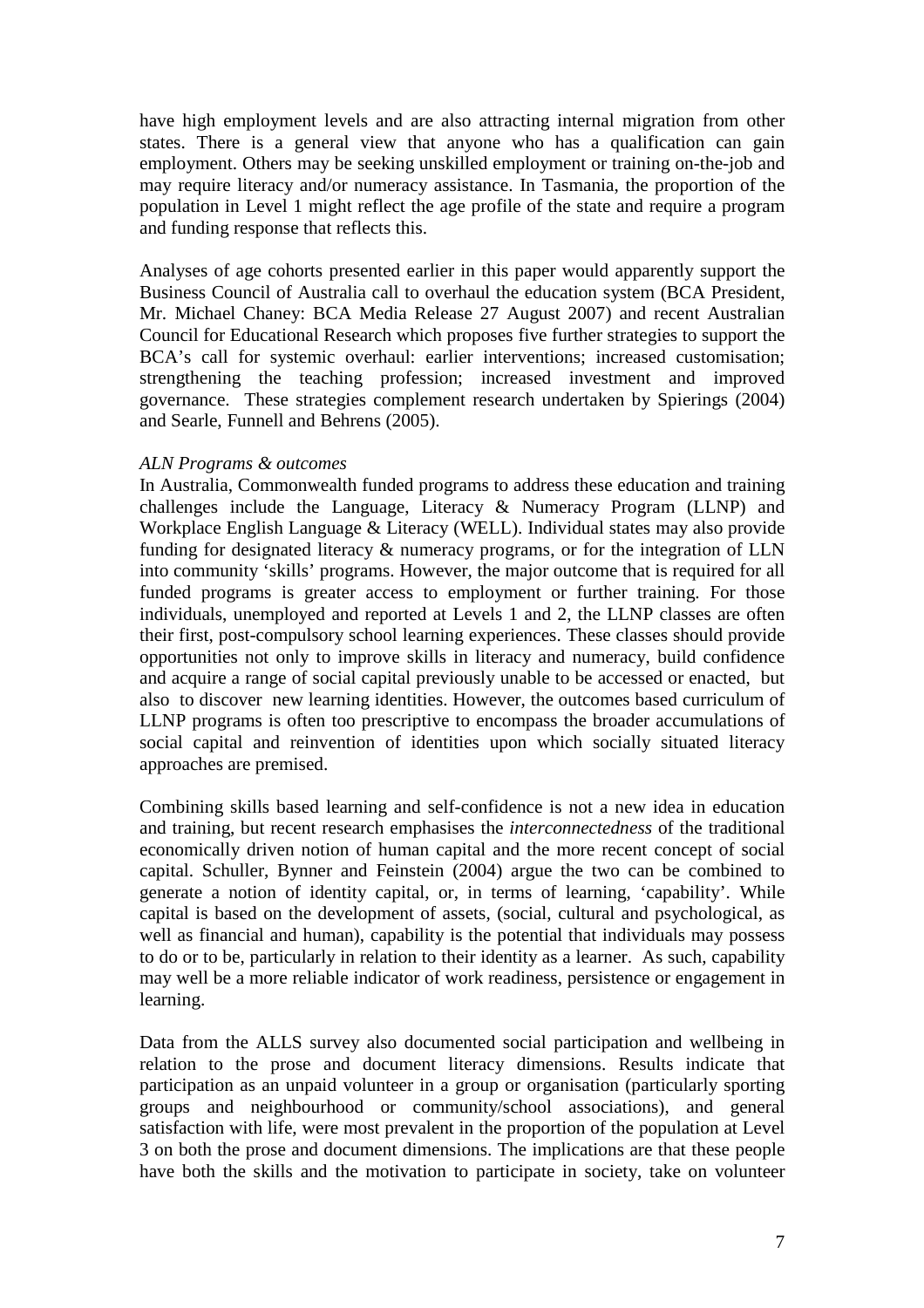work and develop social networks. They also report that they are generally satisfied or extremely satisfied with life. People achieving at Level 2 rank second on these indicators, followed by those achieving Levels 4/5. So achieving higher levels of literacy, which may be equated with education, qualifications, workforce participation and higher levels of income, does not necessarily equate with rates of social participation or high satisfaction with life.

Of more concern are those people achieving at Level 1 on prose and document dimensions who would have difficulty communicating via e-mail or text messages; have difficulty in deciphering signs around them which can affect their lives at any time; and have difficulty accessing information to make informed decisions. They may find it difficult to deal with the formalities of housing and health. While the data suggests that overall the proportion of the population at Levels 1 and 2 have decreased since 1996, it would appear the unemployed or those not in the workforce for other reasons (age, disability, child support demands and so on) still face substantial literacy and numeracy difficulties. LLNP and community educators and trainers may well need opportunities to revisit some of the basic assumptions of their practice given these shifts in the learning identities.

## *What can vocational educators learn from the data?*

The Australian ALLS results were released during an important moment in political change—a new Labor government after 11 years of a conservative Federal Coalition. All states have Labor governments, and this presents some unique opportunities, but a number of issues have yet to be resolved.

We have yet to see the details of the VET in schools policy of the Labor government, but the ALLS data relating to young people is of particular importance for providers of Certificates 1 & 2 in schools (school-based apprenticeships and traineeships) or vocational access courses in TAFE. These data identify that, of the young people in the 15-19 years age group, 52% attained skills scores lower than Level 3 on the prose scale, 47% on the document scale and 57% on the numeracy scale, compared with 37% of 20-24 year olds for both prose and document literacy and 45% for numeracy. This presents a huge challenge to vocational educators.

One response might be to develop a team-teaching model in which a vocational educator teams with a literacy/numeracy teacher to provide learning support. Another response would be to leverage the work already undertaken in integrating LLN into the broader VET system. Vocational education and training programs that integrate language, literacy and numeracy within them have four key characteristics:

- They identify the language, literacy and numeracy competencies (or learning outcomes) essential for training or work performance (or those which underpin the stated industry competencies) and address these competencies as part of the curriculum. They should also identify the social literacies of the workplace, which are often not made explicit.
- They take into account the language, literacy and numeracy competence and needs of the learner and develop these as part of, not separate from, vocational competence.
- They ensure that the language of instruction and assessment used in the vocational program is consistent with that required on-the-job or in the vocational area, and is appropriate for the learner.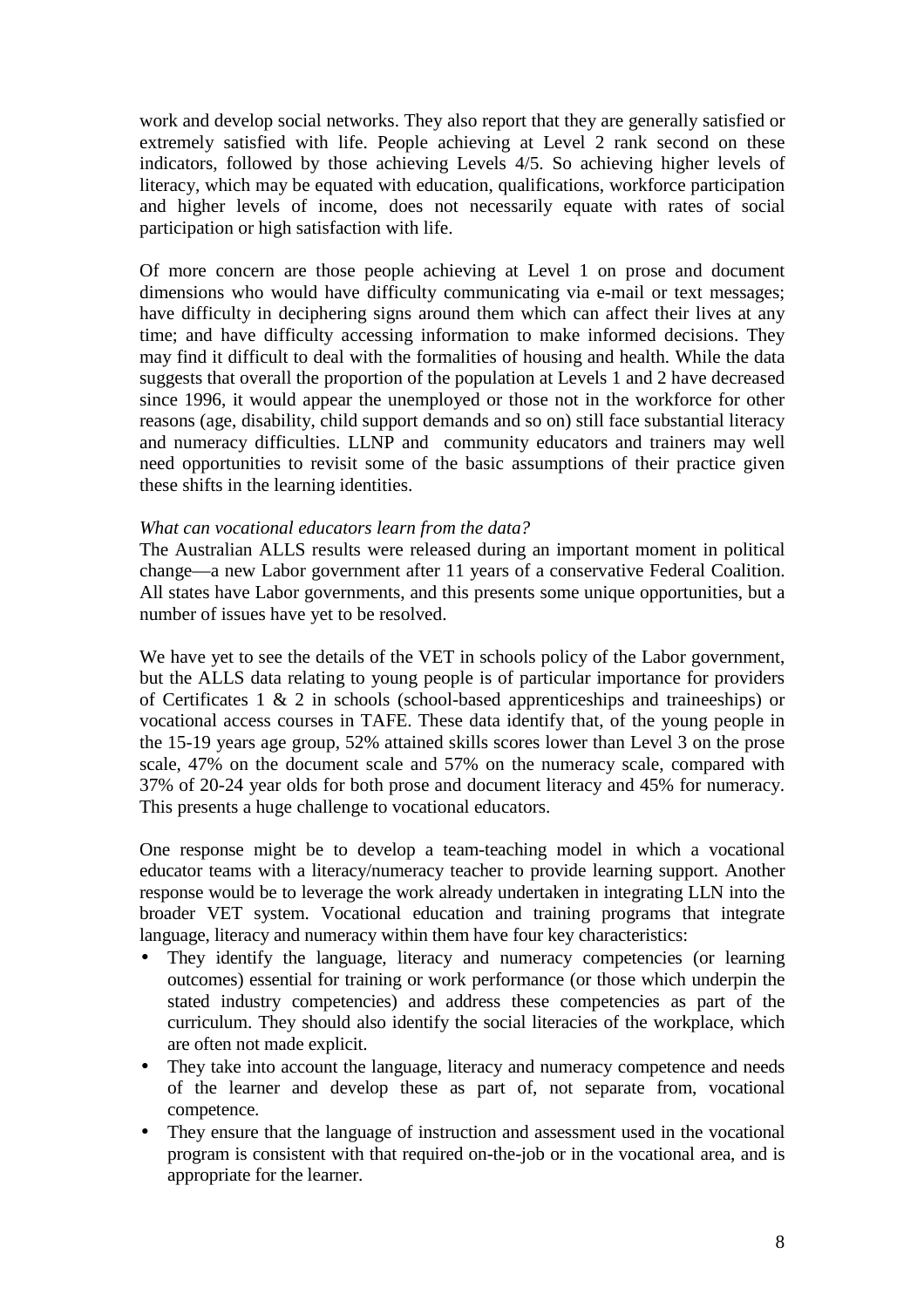• They assess language, literacy and numeracy outcomes in terms of successful performance of relevant and authentic tasks (Searle, 2003).

However, such programs sit within the larger context of the Business Council of Australia critiques of the schools system and the regional employment variations noted above.

# *What are the implications for other sectors e.g. health and business? Health*

Many countries have recognised that the successive surveys contain rich sources of data about health literacy (cf Shohet 2002). Nevertheless it is still very early days for this specialist research. Data from the ALLS indicate that overall, 13% of the population achieved Level 1 and 30% Level 2 literacy. However, a higher proportion of women achieved Level 3 or above on prose literacy (56%) and health literacy (41%) compared with men (52% and 40% respectively). Further, age also becomes an issue of concern with both young and older people recording lower levels of literacy and numeracy. This has major implications for five areas of health related activity: health promotion; health protection; disease protection; health care and maintenance; and systems navigation. The initial data available indicate that there are complex interrelationships between health and literacy and these warrant more extensive investigations. On the one hand we are aware that certain preventative strategies concerning alcoholism, for example, may be relevant to people regardless of their literacy/numeracy levels. On the other hand, sophisticated literacy skills are required to manage *medical treatments* for health related problems such as diabetes, heart disease or alcoholism. The ALLS data can provide public officials responsible for the provision of health services with the opportunity to refine policy development and improve health service outcomes. This large data set could answer a number of questions about the way individuals use written materials and also the kind of processing required to understand and use information in a range of health contexts. However the data is unlikely to generate large scale change unless it is analysed in the context of the regional cultural and employment variations noted above.

## *Business & Industry*

Literacy and numeracy skills form a major part of any training as well as work performance. They are said to play a part in economic growth and prosperity. Skills shortages across particular industries (for example mining, health and communications) and a decline in the working age population, point to a need for Australia to invest in those adults with few or no vocational qualifications. Data from the ALLS suggests that investment in increasing the literacy skills of adults has a direct and positive impact on labour productivity and in GDP per capita. Success is also reflected in the level of income, while people identifying as managers or professionals form the major proportion of the population in Level 3 and above on all dimensions. Data also indicate that the frequency with which people engage with work related activities, e.g. reading or writing reports, memos, emails or using spreadsheets, performing calculations or using statistical data to reach conclusions, is reflected in the level of literacy or numeracy achieved. As indicated in implications for vocational educators, the ALLS constructs of literacy and numeracy complexity could be used to identify the level of difficulty of a broad range of texts and tasks used in different contexts e.g. written workplace communications, training materials as well as assessment items, to assist with workplace performance.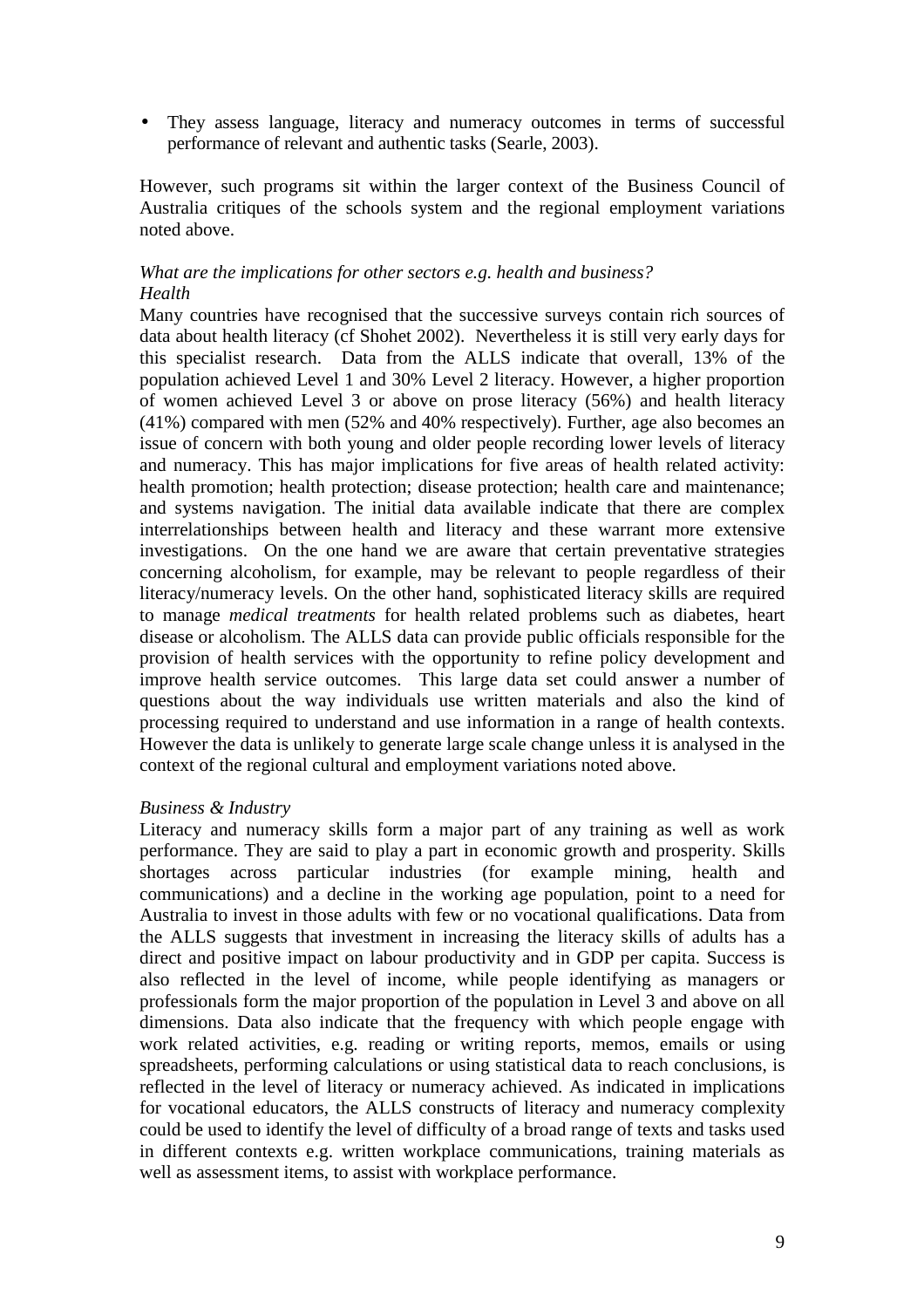As mentioned earlier, there was a strong association between educational attainment and achieved literacy levels. In addition, the data indicate that if a person participated in either formal or non-formal learning in the 12 months prior to the survey, they were more likely to achieve Level 3 or above for prose and document literacy and numeracy scales. It would appear therefore that there is a correlation between vocational and employment programs, and on-the-job training, and the literacy and numeracy skills of the labour force. Thus the greatest impact could be gained by investing in improving the skills of adults at the lower levels. The Commonwealth government has for some time encouraged employers to develop literacy/numeracy rich workplaces through application of the WELL program. This program has been shown to be successful in developing concentrated pockets of skill within the workforce, particularly for workers with low literacy and numeracy skills.

# **Conclusion**

In this paper we explore what we can know about Australian literacy practices using measures from the recently released *Adult Literacy and Lifeskills Survey* (ALLS) data. One of the recurring myths promoted by governments (and, we would add the media, public and private sector researchers, and many members of education systems and the public) is the ever-impending crisis of (il)literacy levels in the adult population, which is subsequently used to justify back-to-basics campaigns in schools. Simultaneously, these crises activate rising moral panics in adult populations linking (adult) (il)literacy rates with poor health, crime and other negative social indicators. To quell these moral panics government programs, urged on by media and an intolerant business community, tighten administration of welfare and employment payments as companion moves to the backto-basics movements in schools. We have no argument with the claim that literacy is associated with capacity to access information and resources, to take charge of aspects of ones life. What we would contest is the claim that literacy is the cause of the uneven access to resources between and within countries referenced by the OECD surveys.

Many of the research insights, policy commentaries and recommendations to providers seem to assume tightly controlled and predictable relations between the economy, social relations within and across countries, and individual, cognitive processes of re-skilling. In this paper we extend these understandings of comparison by developing an interdisciplinary framework for engaging survey findings. As Australia prepares to make more of the findings from ALLS results than it might have from IALS results in the mid-1990s, these interdisciplinary insights seem important as a way to interrupt the assumption that the measures tell us everything about literacy as a social practice.

With this in mind we suggest a number of ways forward for policy, practice and research. In terms of policy, it is timely to reissue a call for a new adult literacy policy for Australia that takes account of the new literacies required to participate in society and in the context of lifelong learning. In fact the ALLS data provides evidence of the value of lifelong learning and could inform the review of the 2002 Ministerial Declaration on Adult & Community Education. Secondly, there needs to be a mapping and evaluation of existing provision to identify gaps in provision (as suggested by the data) and alternative outcomes which enhance learning capabilities.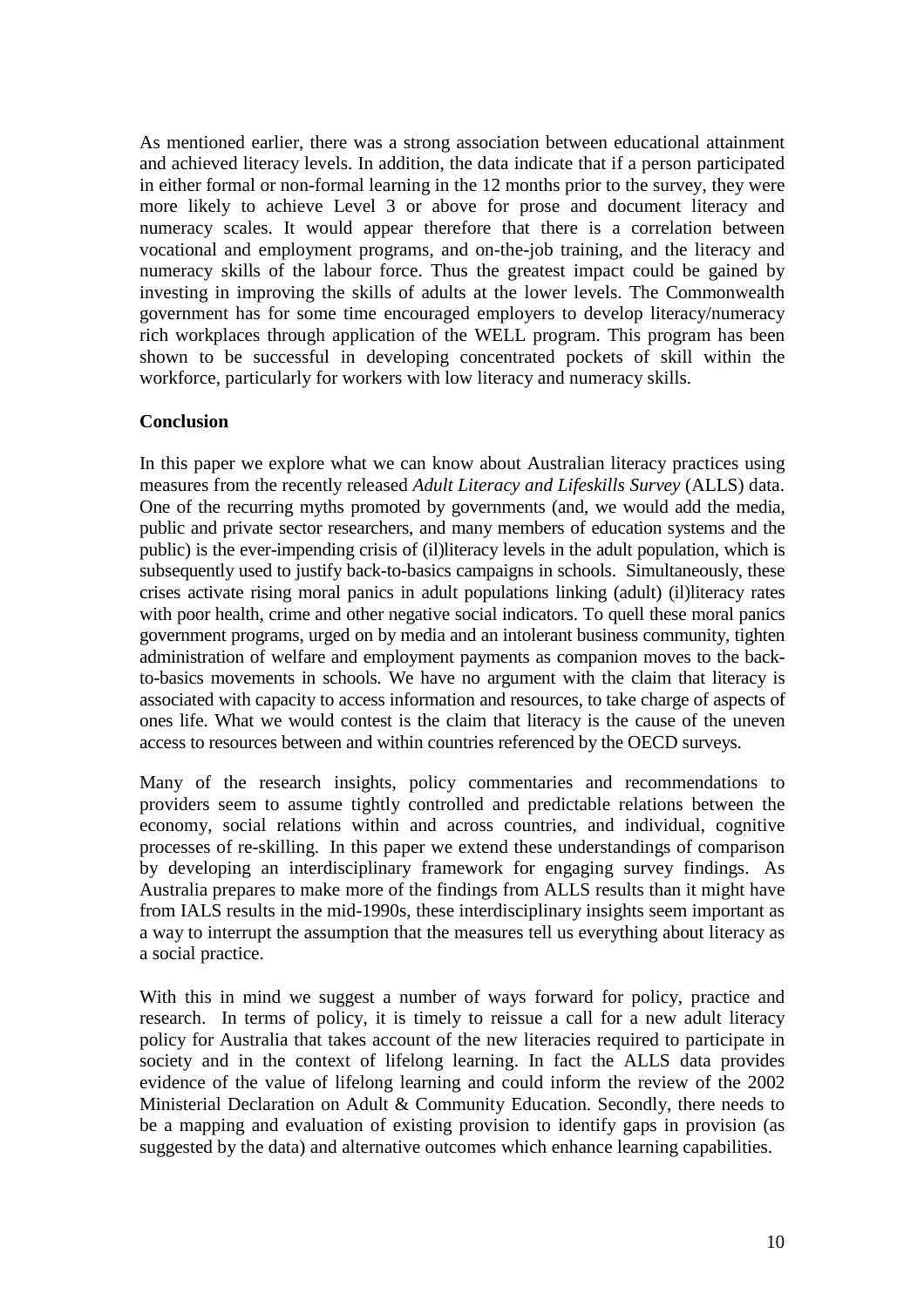Implications for practice to some extent revolve around identity. Traditionally, vocational teachers'/trainers' identities are tied to their specific area of expertise. ALLS data indicate that practitioners need to engage students in learning and moreover, integrate literacy and numeracy into their practice. Further, literacy and numeracy teachers need to broaden their understandings of social and vocational pedagogies. These shifts cannot be achieved without a review of the often highly prescriptive curricula and the provision of alternative learning pathways.

In this paper we have consciously focused on the data resulting from the ALLS. Our purpose has not been to critique the design or implementation of surveys as a measurement of the literacy 'health' of a population. This has been undertaken elsewhere (see for example Blum, Goldstein, & Guerin-Pace, 2001). A major challenge involves developing a mechanism whereby variable socio-cultural practices might be documented in such a way as to make some comparisons possible, at the same time as we open up for questioning just what is being compared. More practically, it is crucial that the evidence provided by the ALLS is held up for scrutiny across different sectors as it is also used to evaluate the implications for policy and provision.

#### **Acknowledgment**

We acknowledge ongoing work by the Australian Council for Adult Literacy (ACAL) and collegial discussions with ACAL members and ABS staff in shaping this paper.

#### **References**

- Australian Bureau of Statistics (McLennan). (1997) *Aspects of Literacy: Assessed Skill Levels Australia 1996*, Commonwealth of Australia: Canberra.
- Australian Bureau of Statistics, (2007) *Adult Literacy and Lifeskills Survey, summary results, Australia*. www.abs.gov.au Canberra, 28 Nov 2007.
- Blum, A., Goldstein, H. & Guerin-Pace, F. (2001) International adult literacy survey (IALS): an analysis of international comparisons of adult literacy. *Assessment in Education, 8*(2),225-246.
- Goldberg, S. (2007) Why do so many adults have literacy problems? The question has been asked many times, and it is revisited in the mainstream media. *Literacy Link, 27* (6) 4.
- OECD and Human Resources Development Canada (1997). *Literacy skills for the knowledge society: further results from the international adult literacy survey*. Paris and Ottawa.
- OECD and Statistics Canada (1995). *Literacy, economy and society: results of the first international adult literacy survey*. Paris and Ottawa.
- OECD and Statistics Canada (2000). *Literacy in the information age. Final report of the International adult literacy survey*. Paris and Canada: OECD and Ministry of Industry.
- Schuller, T., Bynner, J. & Feinstein, L. (2004) *Capitals and Capabilities*, Centre for Research on the Wider Benefits of Learning, http://www.learningbenefits.net/pdf/capscaps.pdf
- Searle J (1996) 'Language and literacy competencies', in J Stevenson (Ed) *Learning in the Workplace: Tourism and Hospitality,* pp. 22-50, Centre for Learning and Work Research, Griffith University, Brisbane.
- Searle, J. (2003). Developing literacy. In J. Stevenson (Ed). *Developing vocational expertise*. pp. 51-80. Allen & Unwin, Sydney.